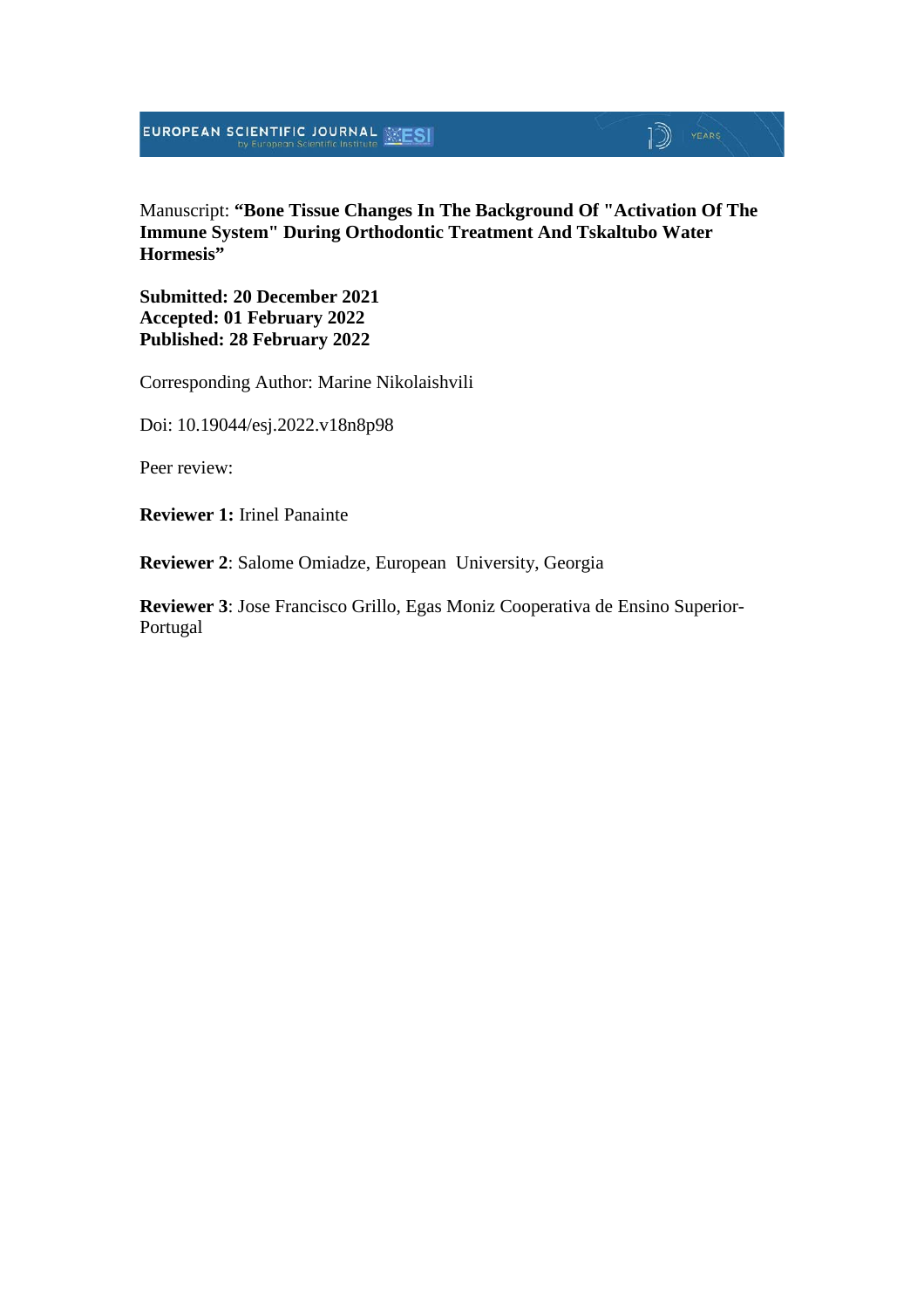## **ESJ** *Manuscript Evaluation Form 2021*

This form is designed to summarize the manuscript peer review that you have completed and to ensure that you have considered all appropriate criteria in your review. Your review should provide a clear statement, to the authors and editors, of the modifications necessary before the paper can be published or the specific reasons for rejection.

Please respond within the appointed time so that we can give the authors timely responses and feedback.

NOTE: ESJ promotes peer review procedure based on scientific validity and technical quality of the paper (not perceived the impact). You are also not required to do proofreading of the paper. It could be recommended as part of the revision. *ESJ editorial office would like to express its special gratitude for your time and efforts. Our editorial team is a substantial reason that stands ESJ out from the crowd!* 

| Reviewer Name: Salome Omiadze PhD                                                                             |                                                                                                     |
|---------------------------------------------------------------------------------------------------------------|-----------------------------------------------------------------------------------------------------|
| University/Country: European University, Georgia                                                              |                                                                                                     |
| Date Manuscript Received: 26.12.2021                                                                          | Date Review Report Submitted: 4.01.2022                                                             |
|                                                                                                               | Manuscript Title: Bone tissue changes in the background of "activation of the immune system" during |
| orthodontic treatment and Tskaltubo water hormesis                                                            |                                                                                                     |
|                                                                                                               |                                                                                                     |
|                                                                                                               |                                                                                                     |
|                                                                                                               |                                                                                                     |
| ESJ Manuscript Number: 1240/21                                                                                |                                                                                                     |
| You agree your name is revealed to the author of the paper:                                                   | Yes/No                                                                                              |
| You approve, your name as a reviewer of this paper, is available in the "review history" of the paper: Yes/No |                                                                                                     |

You approve, this review report is available in the "review history" of the paper: **Yes**/No

### **Evaluation Criteria:**

**Please give each evaluation item a numeric rating on a 5-point scale, along with a thorough explanation for each point rating.**

| <i><b>Ouestions</b></i>                                                    | <b>Rating Result</b><br>$[Poor]$ 1-5<br>[Excellent] |
|----------------------------------------------------------------------------|-----------------------------------------------------|
| 1. The title is clear and it is adequate to the content of the<br>article. |                                                     |
| The title it is clear and adequate I agree with the content of the article |                                                     |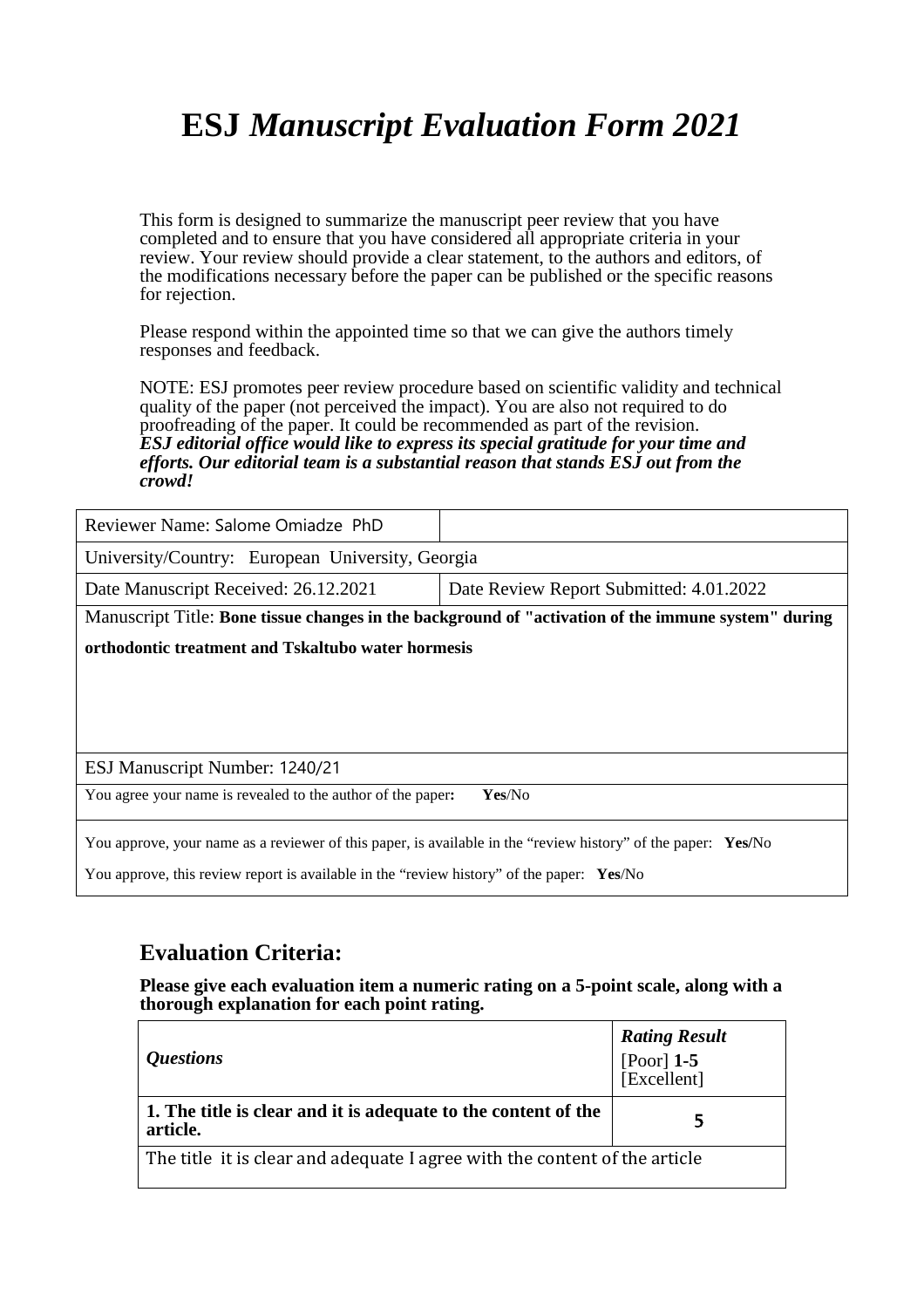| 2. The abstract clearly presents objects, methods and<br>results.                                                                                                            | 5   |  |
|------------------------------------------------------------------------------------------------------------------------------------------------------------------------------|-----|--|
| The methods used are modern with relevant research, Methods and results are<br>clearly presented and explained in the abstract and this is clearly shown in the<br>abstract  |     |  |
| 3. There are few grammatical errors and spelling<br>mistakes in this article.                                                                                                | 4,5 |  |
| There is a slight grammatical error in the text that may not be considered a<br>mistake, The text is simple and clear, which makes the article even better to<br>read.       |     |  |
| 4. The study methods are explained clearly.                                                                                                                                  | 5   |  |
| The methods are quite well explained, The methods used are modern with<br>relevant research,                                                                                 |     |  |
| 5. The results are clear and do not contain errors.                                                                                                                          | 5   |  |
| The results are good and reflect the relevance and scientific value of the topic                                                                                             |     |  |
| 6. The conclusions or summary are accurate and<br>supported by the content.                                                                                                  | 4   |  |
| The conclusions are accurately reflected and consistent with the text, it is<br>extensive and exhaustive, but it can be said that it could have been written even<br>shorter |     |  |
| 7. The references are comprehensive and appropriate.                                                                                                                         | 5   |  |
| The guidelines include something new that is perfectly modern as well as an<br>article and hence the topic is also new and good                                              |     |  |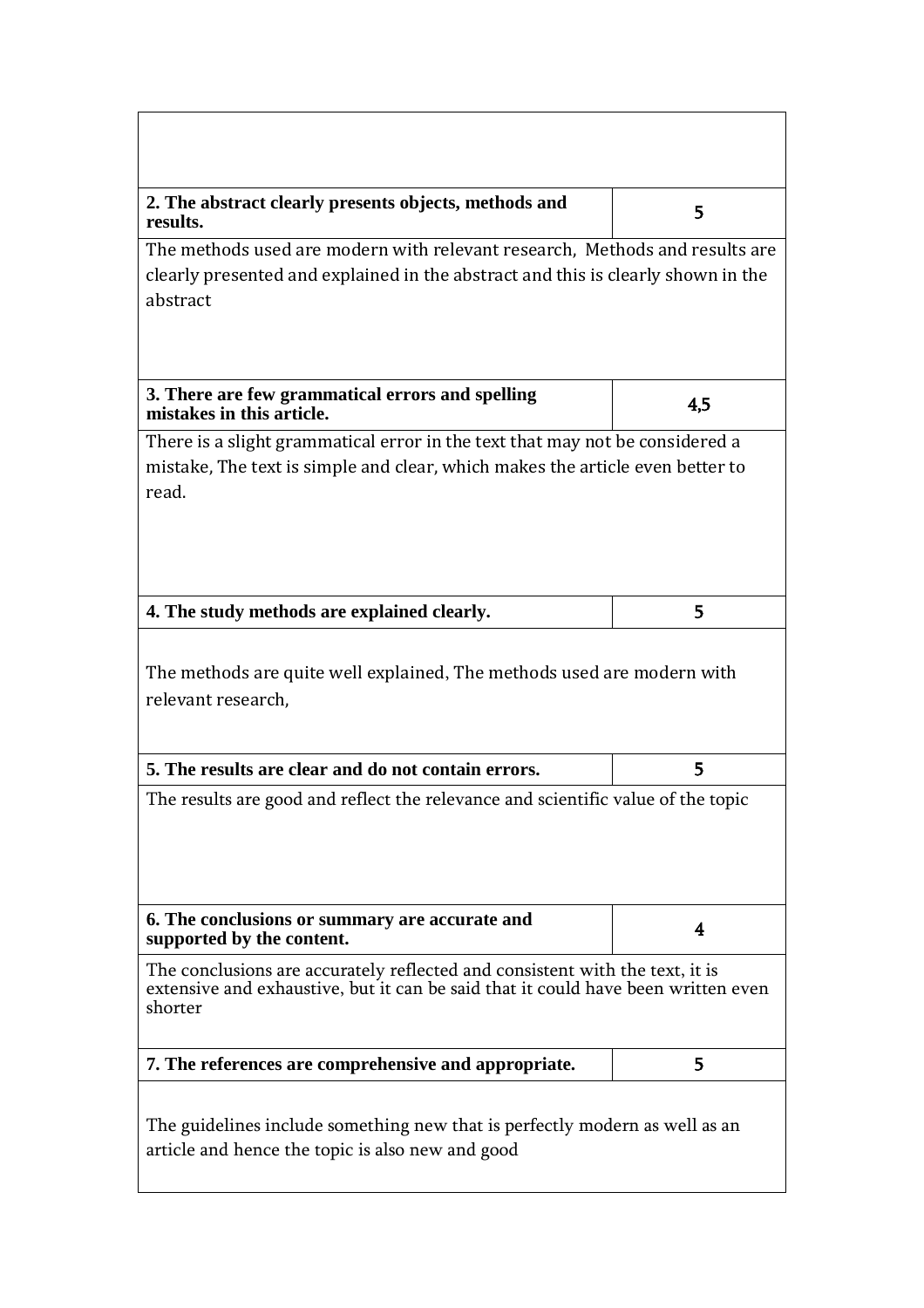| <b>OVETAIL RECOMMENDATION</b> (mark an X with your recommendation) $\cdot$ |  |
|----------------------------------------------------------------------------|--|
| Accepted, no revision needed                                               |  |
| Accepted, minor revision needed                                            |  |
| Return for major revision and resubmission                                 |  |
| Reject                                                                     |  |

**Overall Recommendation** (mark an X with your recommendation):

### **Comments and Suggestions to the Author(s):**

The article is written in good English, uses the latest methods, and references. The topic is a novelty in pilot dentistry and most importantly it grows bone tissue quite fast and it is important that you introduce new methods in dentistry.

### **Comments and Suggestions to the Editors Only:**

I am thankful that I read this article in dentistry this part is very important in bone tissue regeneration and this modern hormesis method is quite well conveyed here and that this method has not negative effects.

# **ESJ** *Manuscript Evaluation Form 2021*

This form is designed to summarize the manuscript peer review that you have completed and to ensure that you have considered all appropriate criteria in your review. Your review should provide a clear statement, to the authors and editors, of the modifications necessary before the paper can be published or the specific reasons for rejection.

Please respond within the appointed time so that we can give the authors timely responses and feedback.

NOTE: ESJ promotes peer review procedure based on scientific validity and technical quality of the paper (not perceived the impact). You are also not required to do proofreading of the paper. It could be recommended as part of the revision. *ESJ editorial office would like to express its special gratitude for your time and efforts. Our editorial team is a substantial reason that stands ESJ out from the crowd!* 

| Reviewer Name: José Grillo Evangelista                                                       |                               |
|----------------------------------------------------------------------------------------------|-------------------------------|
| University/Country: Egas Moniz Cooperativa de Ensino Superior-Portugal                       |                               |
| Date Manuscript Received: 05-01-2022                                                         | Date Review Report Submitted: |
| Manuscript Title: Bone tissue changes in the background of "activation of the immune system" |                               |
| during orthodontic treatment and Tskaltubo water hormesis.                                   |                               |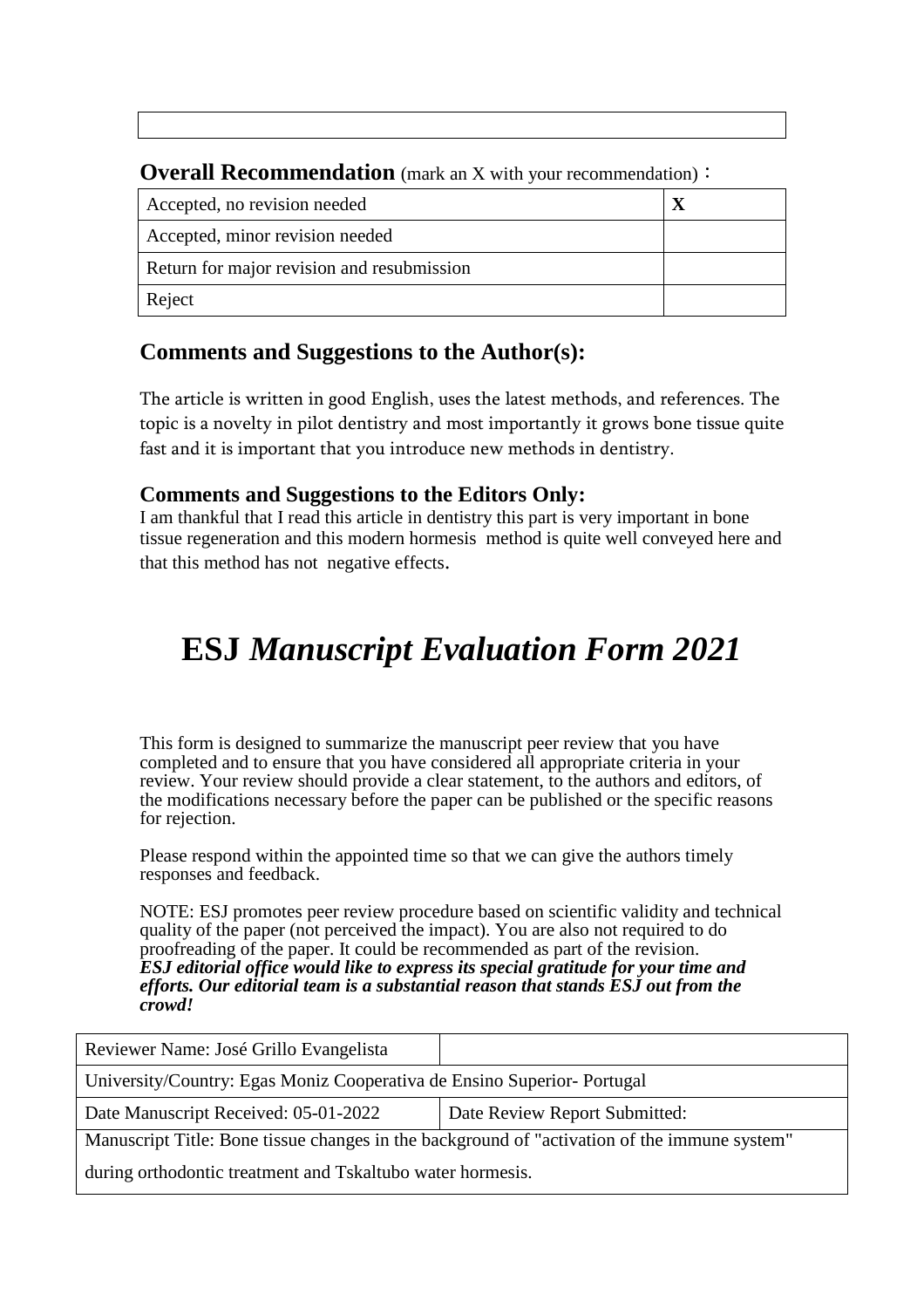#### ESJ Manuscript Number: 1240/21

You agree your name is revealed to the author of the paper: Yes

You approve, your name as a reviewer of this paper, is available in the "review history" of the paper: Yes

You approve, this review report is available in the "review history" of the paper: Yes

## **Evaluation Criteria:**

**Please give each evaluation item a numeric rating on a 5-point scale, along with a thorough explanation for each point rating.**

| <i><b>Questions</b></i>                                                                                                                                                                                                                                                                                                                                                                                                                                               | <b>Rating Result</b><br>$[Poor]$ 1-5<br>[Excellent] |
|-----------------------------------------------------------------------------------------------------------------------------------------------------------------------------------------------------------------------------------------------------------------------------------------------------------------------------------------------------------------------------------------------------------------------------------------------------------------------|-----------------------------------------------------|
| 1. The title is clear and it is adequate to the content of the<br>article.                                                                                                                                                                                                                                                                                                                                                                                            | 4                                                   |
| No comments                                                                                                                                                                                                                                                                                                                                                                                                                                                           |                                                     |
| 2. The abstract clearly presents objects, methods and<br>results.                                                                                                                                                                                                                                                                                                                                                                                                     | $\overline{2}$                                      |
| The abstract does not clearly present the objectives, methods and results, it<br>only mentions that an algorithm was developed but does not explain how. Does<br>not show results                                                                                                                                                                                                                                                                                     |                                                     |
| 3. There are few grammatical errors and spelling<br>mistakes in this article.                                                                                                                                                                                                                                                                                                                                                                                         | 3                                                   |
| <b>Introduction</b>                                                                                                                                                                                                                                                                                                                                                                                                                                                   |                                                     |
| Line 3- Osteoblasts are called large basophilic cytoplasmic cells that have the<br>ability to synthesize protein- it's better-The osteoblasts are called large basophilic<br>cytoplasmic cells that have the ability to synthesize protein<br>Line 6- Cytokines secreted by mononuclear cells are chemical mediators that can<br>interact directly or-It's better-The cytokines secreted by mononuclear cells are<br>chemical mediators that can interact directly or |                                                     |
| <b>Line</b> 10- Prostaglandins stimulate bone resorption and increase the speed of<br>orthodontic tooth movement-It's better-The prostaglandins stimulate bone<br>resorption and increase the speed of orthodontic tooth movement.                                                                                                                                                                                                                                    |                                                     |
| <b>Line</b> 13- transform into osteoblasts. Fibroblasts also migrate along the cement line<br>and secrete thin-It'better-transform into osteoblasts. The fibroblasts also migrate<br>along the cement line and secrete thin                                                                                                                                                                                                                                           |                                                     |
| Line 29- This method is of practical importance because orthodontic treatment<br>requires intensive- It's better- This method is of practical importance because the<br>orthodontic treatment requires intensive                                                                                                                                                                                                                                                      |                                                     |
| Line 30- expensive medical services, treatment and, most importantly, time.<br>Because patients have an-It's better-expensive medical services, treatment and,<br>most importantly, time, because patients have an                                                                                                                                                                                                                                                    |                                                     |
| Line 40- characteristics play a very important role in orthodontic treatment. Radon<br>therapy enables us to-It's better-characteristics play a very important role in                                                                                                                                                                                                                                                                                                |                                                     |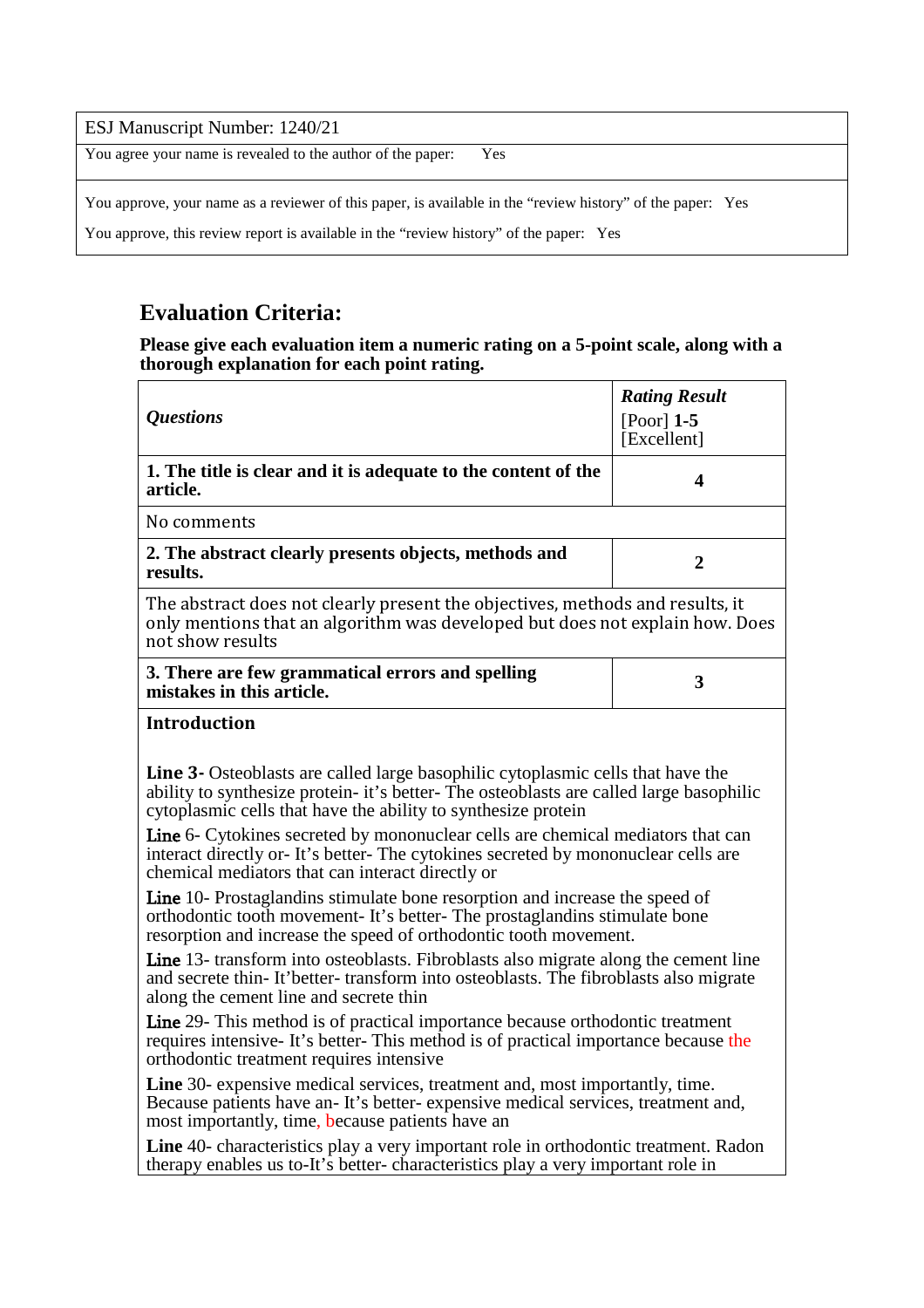orthodontic treatment. The radon therapy enables us to

### **Methodology**

**Line** 1- Treatment was performed in two groups of patients (75 people), clinical and- It's better- The treatment was performed in two groups of patients (75 people), clinical and

**Line** 8- with boiled water at room temperature. None of the patients in the study had somatic disease, nor- It's better- with boiled water at room temperature. None of the patients in the study had somatic disease, or

**Line** 11- Quantitative lysozyme content in the oral cavity was determined by immunoenzymatic analysis- It's better- The quantitative lysozyme content in the oral cavity was determined by immunoenzymatic analysis

Line 15- Lysozym ELISA was also detected by IgA, IgG and IgM in venous blood by immunoenzymatic- It's better- The lysozym ELISA was also detected by IgA, IgG and IgM in venous blood by immunoenzymatic

#### **Research data and discussion**

Line 1- Patients were divided by sex as we did not establish a statistically significant difference between- It's better- The patients were divided by sex as we did not establish a statistically significant difference between

Line 10- treatment was administered. As can be seen from Table 1, there isa reliable difference between- It's better- 10treatment was administered. As can be seen from Table 1, there is a reliable difference between

Line 20- IgM) in venous blood differed significantly from the initial examination

data ( $p \le 0.05$ ). Decreases- It's better- IgM) in venous blood differed significantly

from the initial examination data ( $p < 0.05$ ). The decreases

Line 35- Antibodies remained in both groups, moreover, in group 2 sIgA venous

blood had statistically- It's better- The antibodies remained in both groups,

moreover, in group 2 sIgA venous blood had statistically

Line 36- significant differences compared to the first group. ( $p \le 0.05$ ) (see Table 1,

Figure 1). There was a- It's better - It makes more sense the figure to be after its reference than to be where it is and the figure caption must be below and not above.

Line 40- IgA concentrations in the venous blood of all subjects corresponded to reliable values, although- It's better- The IgA concentrations in the venous blood of all subjects corresponded to reliable values, although

Line 65- suppressed, anti-inflammatory, desensitizing, and sedative action on tumor cells.It regulates the- t´s better*-* suppressed, anti-inflammatory, desensitizing, and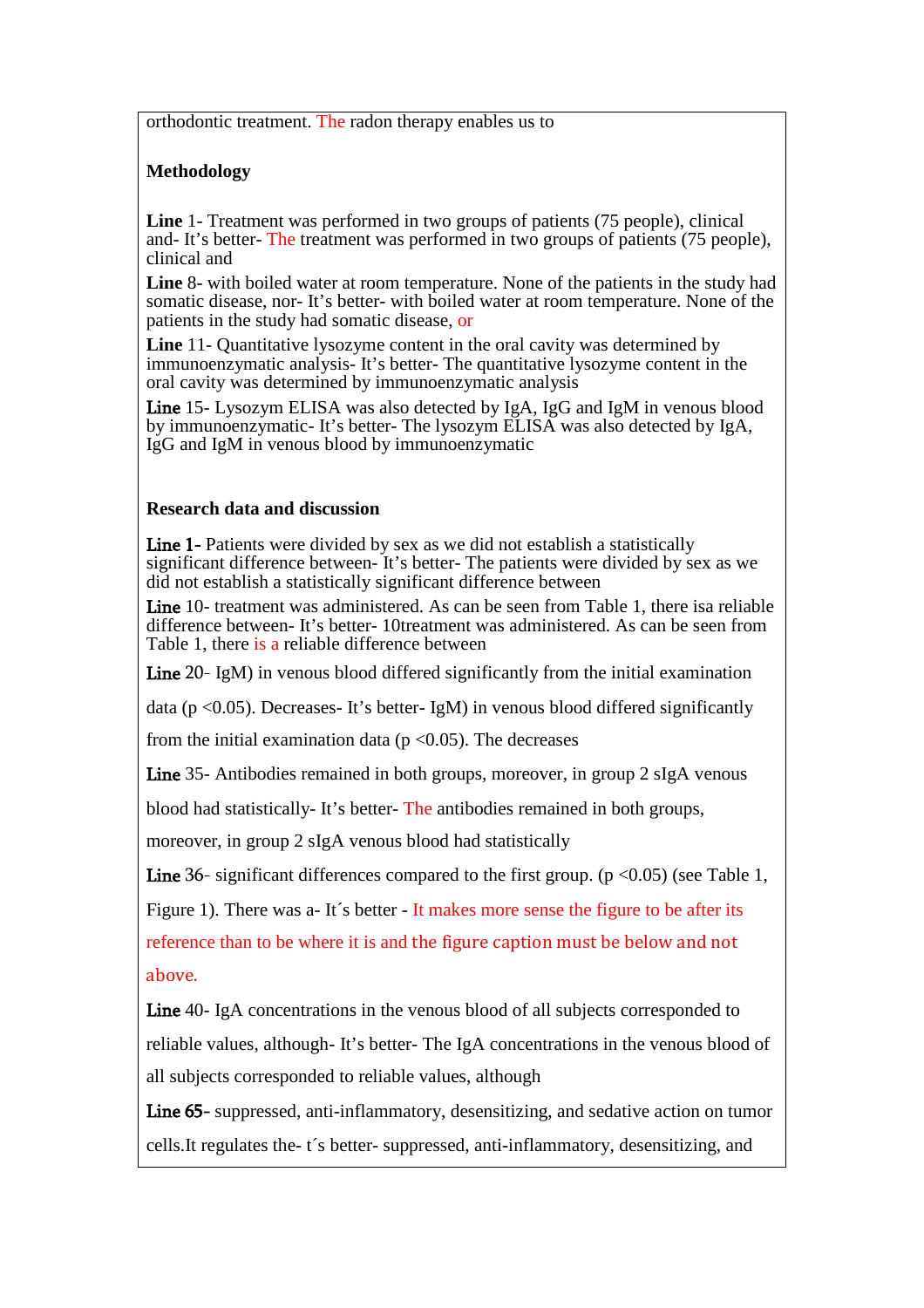sedative action on tumor cells. It regulates the

Line 67- autoimmune and activates the action of nonspecific immune systems.All of the above allows us to- It's better- - autoimmune and activates the action of

nonspecific immune systems. All of the above allows us to

Line 80- IL-6 is produced by activated monocytes or macrophages, endothelial cells, fibroblasts,- It's better- The IL-6 is produced by activated monocytes or macrophages, endothelial cells, fibroblasts,

| 4. The study methods are explained clearly.                                                                                                                                                                                                                                                                                                                                          | $\overline{\mathbf{4}}$ |  |
|--------------------------------------------------------------------------------------------------------------------------------------------------------------------------------------------------------------------------------------------------------------------------------------------------------------------------------------------------------------------------------------|-------------------------|--|
| No comments                                                                                                                                                                                                                                                                                                                                                                          |                         |  |
| 5. The results are clear and do not contain errors.                                                                                                                                                                                                                                                                                                                                  | $\overline{2}$          |  |
| <b>Figure 2:</b> The movement of the bones and the formation of free spaces It is not                                                                                                                                                                                                                                                                                                |                         |  |
| referenced in the text, the caption must be below and not above                                                                                                                                                                                                                                                                                                                      |                         |  |
| <b>Figure 3:</b> Regulation of osteoclasts and osteoblasts through Tskaltubo water-It is                                                                                                                                                                                                                                                                                             |                         |  |
| not referenced in the text, the caption must be below and not above                                                                                                                                                                                                                                                                                                                  |                         |  |
| 6. The conclusions or summary are accurate and<br>supported by the content.                                                                                                                                                                                                                                                                                                          | $\overline{\mathbf{3}}$ |  |
| Fig. 3: Mineralization of bone tissue and the use of Tskaltubo radon-containing<br>water at the expense of activating the vascular system - It's better- Fig.4 :<br>Mineralization of bone tissue and the use of Tskaltubo radon-containing water at the<br>expense of activating the vascular system - It is not referenced in the text, the<br>caption must be below and not above |                         |  |
|                                                                                                                                                                                                                                                                                                                                                                                      |                         |  |
| 7. The references are comprehensive and appropriate.                                                                                                                                                                                                                                                                                                                                 | $\overline{2}$          |  |
| References need to be reviewed.                                                                                                                                                                                                                                                                                                                                                      |                         |  |
| 2. ChandraA, Lin T. Tribble M. ZhuJ. Altman A.Tseng W. Zhang Y. et al .(2014).                                                                                                                                                                                                                                                                                                       |                         |  |
| PTH1-34 alleviates radiotherapy-induced local bone loss by improving                                                                                                                                                                                                                                                                                                                 |                         |  |
| osteoblast and osteocyte survival. Bone 67, 33-40. It's better - ChandraA, Lin T.                                                                                                                                                                                                                                                                                                    |                         |  |
| Tribble M. ZhuJ. Altman A. Tseng W. Zhang Y. et al. (2014). PTH1-34 alleviates                                                                                                                                                                                                                                                                                                       |                         |  |
| radiotherapy-induced local bone loss by improving osteoblast and osteocyte                                                                                                                                                                                                                                                                                                           |                         |  |
| survival. Bone 67, 33-40.                                                                                                                                                                                                                                                                                                                                                            |                         |  |
| 4. Choy M. WongR. Chow S. Li M. ChimY. Ho W. Cheng J. Cheung W. et al. (                                                                                                                                                                                                                                                                                                             |                         |  |
| 2020). How much do we know about the role of osteocytes in different phases                                                                                                                                                                                                                                                                                                          |                         |  |

better- Choy M. WongR. Chow S. Li M. ChimY. Ho W. Cheng J. Cheung W. et al.

(2020). How much do we know about the role of osteocytes in different phases